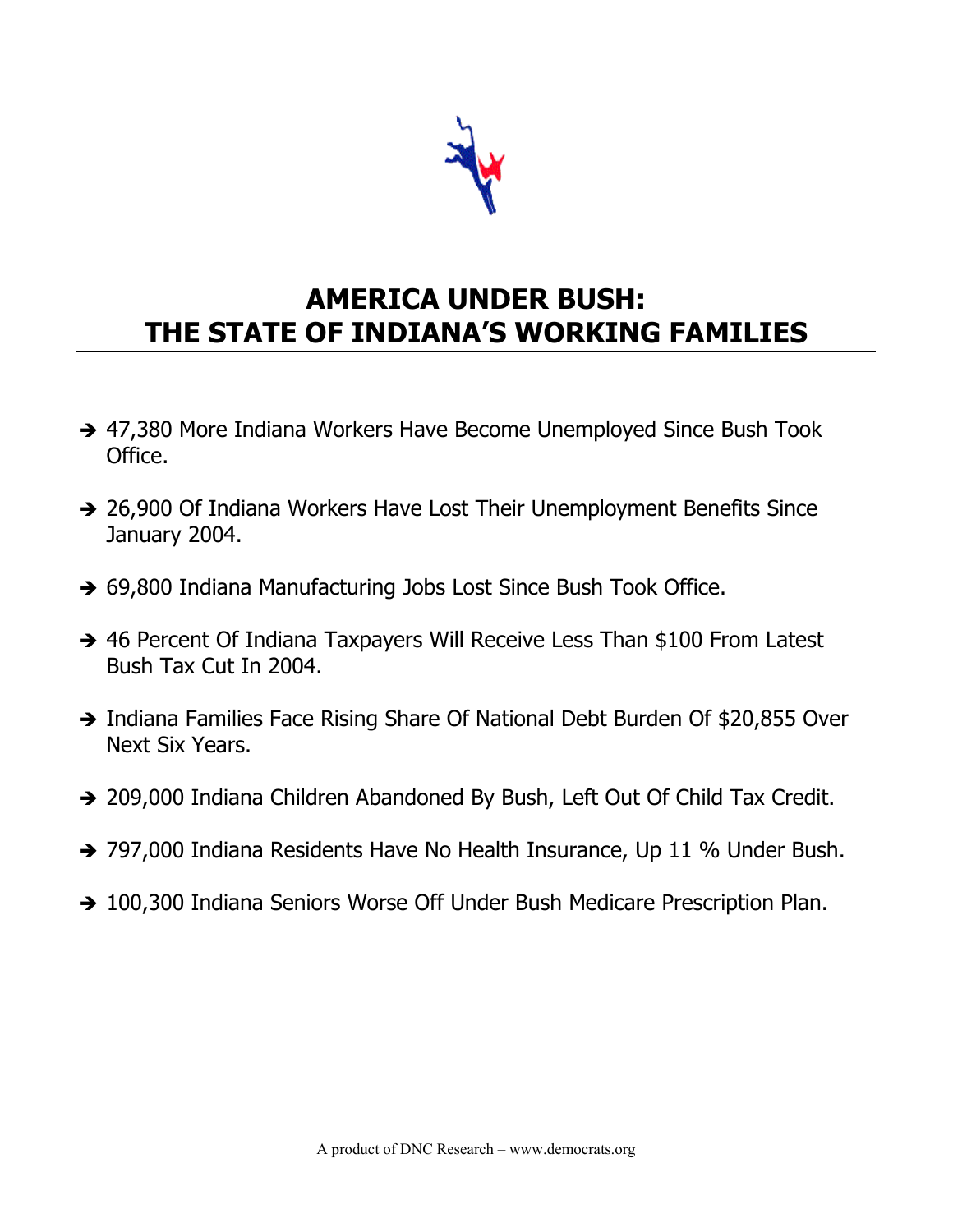#### **JOBS AND ECONOMY: Bush Does Nothing While Jobs Are Lost, Salaries Stagnate, And Poverty Soars**

"When America works, America prospers, so my economic security plan can be summed up in one word: jobs."

--President Bush [State of the Union Address, 1/29/02]

**Nationwide: Businesses Have Lost 2.6 Million Jobs; Unemployment At 5.7 Percent—Up 36 Percent Since Bush Took Office.** [Bureau of Labor Statistics, http://www.bls.gov]

- ¾ **Indiana Fact: 48,500 Jobs Lost; Unemployment At 5.2 Percent —Up 37 Percent Since Bush Took Office.** [Bureau of Labor Statistics, http://www.bls.gov]
- ¾ **Indiana Fact: 26,900 Jobless Indiana Workers Have Lost Their Unemployment Benefits Since January 2004.** 26,900 Indiana workers have been dropped from unemployment insurance because Bush and the Republican Congress have refused to extend them. [CBPP, 3/25/04, www.cbpp.org]

**Nationally, Median Wages are Stagnant.** In 2003, median weekly wages grew slower than the rate of inflation, meaning that real value of workers paychecks actually declined. [EPI, 4/12/04, www.epinet.org]

**Nationally, Nearly 2.8 Million Manufacturing Jobs Lost Under Bush, And Account For 95 Percent of All Job Loss.** [Bureau of Labor Statistics, http://www.bls.gov]

¾ **Indiana Fact: 69,800 Manufacturing Jobs Have Been Lost Under Bush.** [Bureau of Labor Statistics, http://www.bls.gov]

**Nationally, 3.5 Million More Americans Have Fallen Into Poverty Under Bush—Poverty Rate Up To 12.1 Percent** [Census Bureau, Poverty in the United States: 2002, Table 4, http://www.census.gov/hhes/www/poverty.html]

¾ **Indiana Fact: Indiana Poverty Rate At 8.8 Percent—Up From 8.5 Percent In 2000-2001.** [Census Bureau, Poverty in the United States: 2002, Table 4, http://www.census.gov/hhes/www/poverty.html]

#### **TAXES: Bush Squandered Surplus, Increasing Debt Burden, Gave Tax Breaks To Rich**

**Bush Squandered Trillions In Three Years: Inherited \$5.6 Trillion Surplus, Has Now Created \$5.2 Trillion Deficit.** In August 2003, the Congressional Budget Office projected federal deficits "as far as the eye can see." [CBO, 8/03; OMB Mid-Session Review, 7/15/03; CBPP, 9/29/03, 1/28/04; Los Angeles Times, 8/29/03]

¾ **Indiana Fact: Small Benefits of Bush Tax Cut Dwarfed by Rising Debt Burden For Indiana's Middle Income Families; Indiana Taxpayers Face \$20,855 Average Increased Debt Burden.** [CTJ Fact Sheet, 9/23/03]

A product of DNC Research – www.democrats.org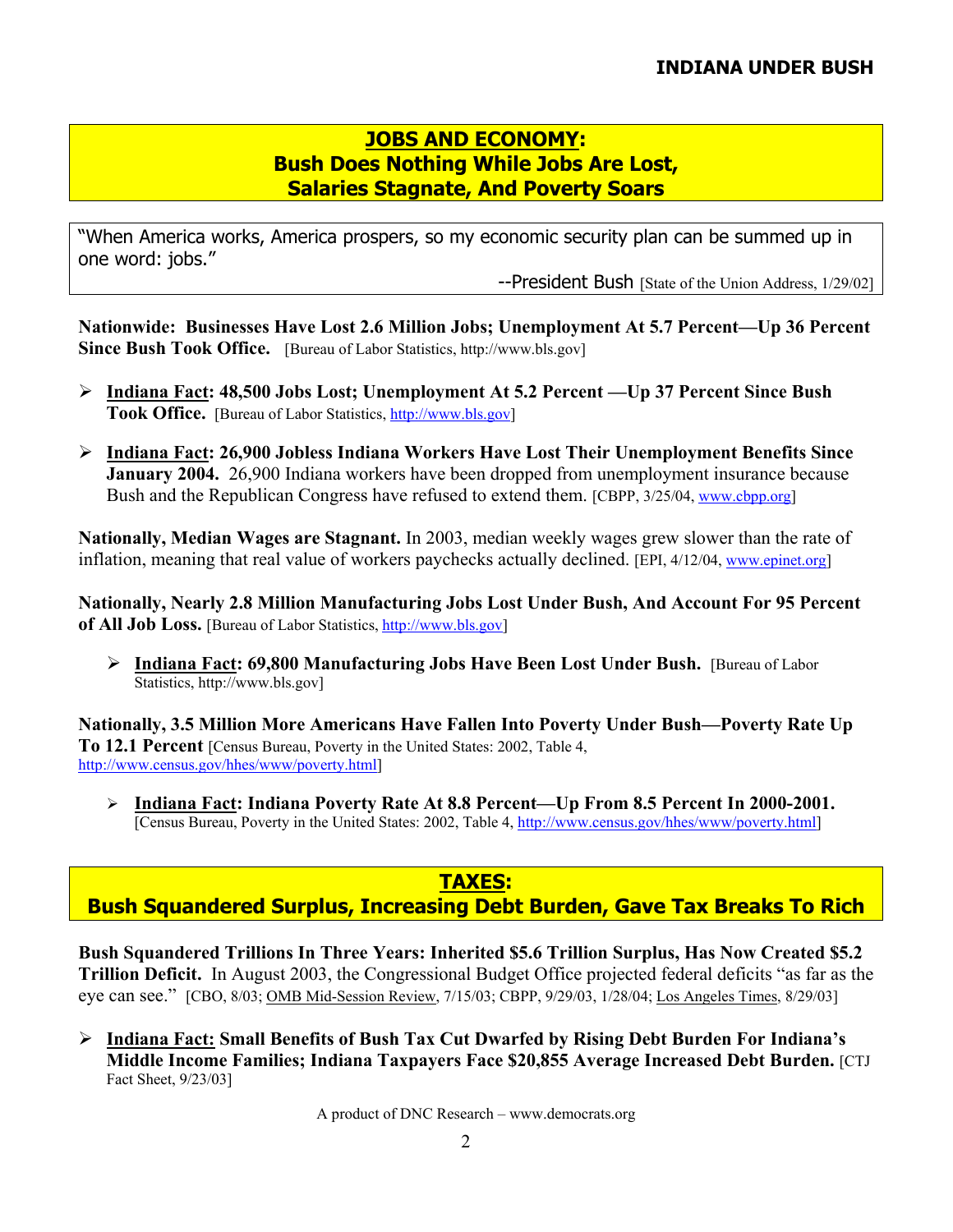- ¾ **Indiana Fact: 1.3 Million Indiana Taxpayers Get Less Than \$100 in 2004; Richest 1% Would Get \$43,504.** [CTJ Fact Sheet, 11/19/03, http://www.ctj.org]
- ¾ **Indiana Fact: 209,000 Children in Indiana Are Left Out of Bush Child Tax Credit Provision.**  [New York Times, 5/29/03; CBPP Fact Sheet, http://www.cbpp.org/5-28-03tax3.htm; CTJ Fact Sheet, 6/3/03]

#### **HEALTH CARE:**

## **In the Face of Rising Health Care Costs and Uninsured, Bush Offers Prescription Drug Plan That Actually Hurts Seniors**

Nationally, One in Nine Have No Health Insurance Under Bush. [Census Bureau, Historical Health Insurance Tables, Table HI06, http://www.census.gov/hhes/www/hlthins.html]

- ¾ **Indiana Fact: 797,000 Indiana Residents (13.1 Percent) Have No Health Insurance—Up 11 Percent From 2001.** [Census Bureau, Historical Health Insurance Tables, Table HI06, http://www.census.gov/hhes/www/hlthins.html]
- ¾ **Indiana Fact: 1,401,000 Indiana Residents Were Without Insurance At Some Point During 2001-2002.** [Families USA, Going Without Insurance, March 2003]

**Nationally, Many Seniors Worse Off Under Bush Medicare Prescription Drug Plan.** The Medicare bill that President Bush signed in November 2003 includes limited prescription drug coverage but protects the interests of drug companies by failing to include measures to bring down the cost of prescriptions. The bill has been described as a "big win" for the drug industry, and nationwide, many seniors are worse off under the plan. [Wall Street Journal, 11/17/03; Senate HELP Committee Minority Staff, "National and State Impacts of the Medicare Prescription Drug Conference Proposal," 11/03, emphasis added]

¾ **Indiana Fact: Indiana Seniors Hurt By Bush Medicare Plan.** 

- $\rightarrow$  57,330 Indiana Medicare beneficiaries will lose their employer-based retiree health benefits.
- $\rightarrow$  100,300 seniors will pay more for the prescription drugs they need. [Senate HELP Committee Minority Staff, "National and Indiana Impacts of the Medicare Prescription Drug Conference Proposal," 11/03]

## **EDUCATION: Bush Ignores Skyrocketing Tuition, And Underfunds His Own Education**

**Reform Plan** 

**Nationally, College Tuition Skyrocketing.** Public universities in 49 of 50 states have increased tuition to as much as 39 percent, averaging 14 percent increases across the country. [Associated Press, 8/25/03; College Board, 10/21/03]

**Bush Consistently Shortchanged Higher Education And Froze Pell Grant Maximum Awards, Leaving Students And Parents To Face Tuition Increases.** [House Budget Committee Minority Staff, 4/30/03, 2/7/03; House Appropriations Committee Minority Staff, 2/3/03, www.ed.gov]

A product of DNC Research – www.democrats.org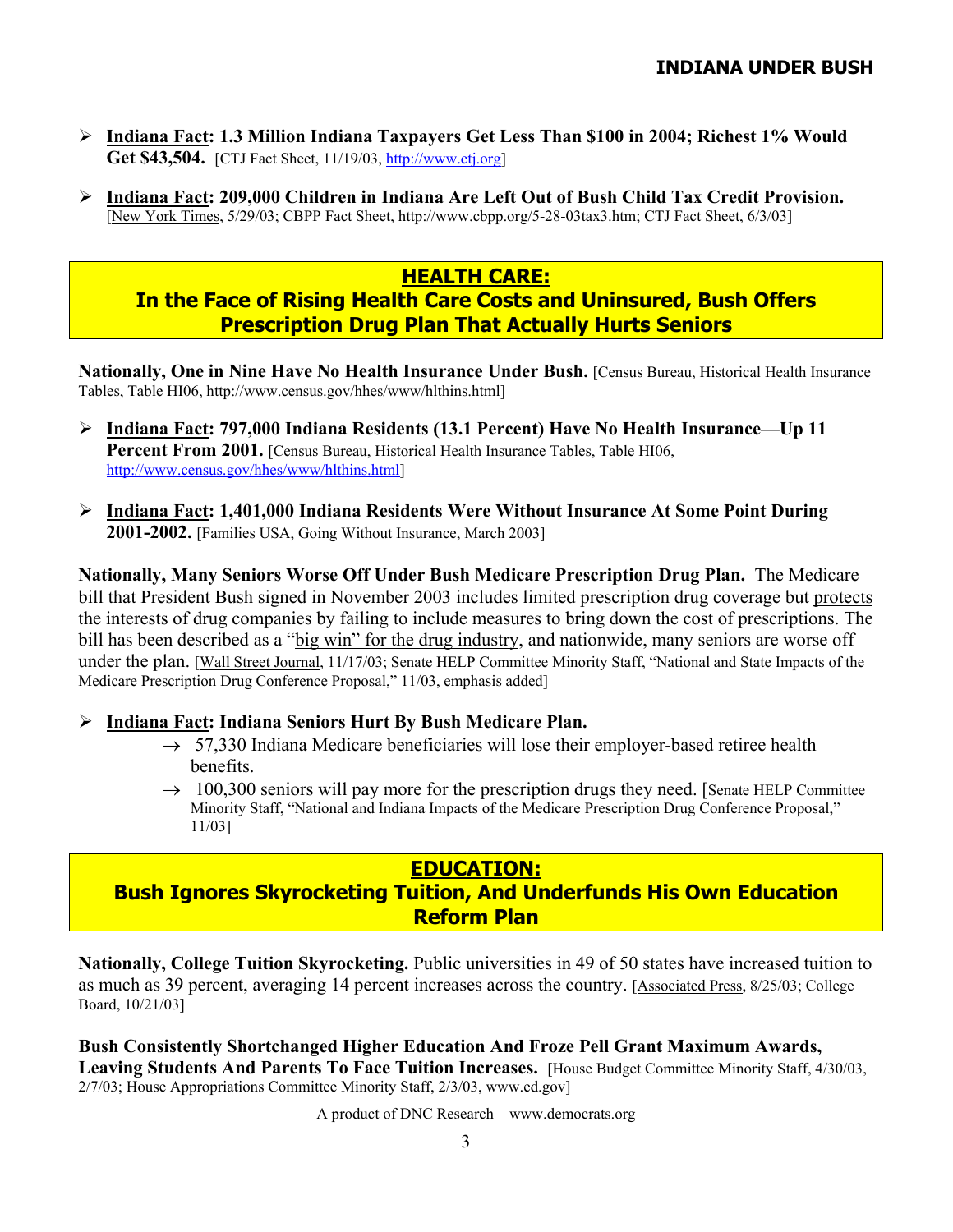**New Bush Budget Underfunds "No Child Left Behind" by \$9.4 Billion.** [President's FY 2005 Budget, www.ed.gov]

- ¾ **Indiana Fact: Indiana Will Face \$92,854,000 in Unfunded No Child Left Behind Mandates Under New Bush Budget.** [National Conference of State Legislatures, Mandate Monitor, March 2004]
- ¾ **Indiania Fact: Indiana Will Face \$219,909,000 in Unfunded Special Education Mandates Under New Bush Budget.** [National Conference of State Legislatures, Mandate Monitor, March 2004]

#### **MILITARY AND VETERANS: Despite Promises, Bush Abandons Struggling Veterans And Military Families**

**Bush's 2004 Budget Cut \$200 Million From Impact Aid Program, Denying Education Funds For Children In Military Families.** [New York Times, 8/22/00; House Appropriations Committee, Minority Staff, 6/17/03, 6/16/03; Washington Post, 6/17/03]

¾ **Indiana Fact: Over 565,000 Veterans In Indiana Affected By Bush Policies.** [Department of Veterans Affairs]

**Bush Proposed Doubling Costs of Prescription Drugs for Veterans.** In 2003, Bush proposed adding a \$250 enrollment fee and nearly doubling prescription drug costs for veterans earning over \$24,000. [Reuters, 7/14/03; Washington Post, 7/22/03]

## **ENVIRONMENT:**

# **Bush Helped Industry By Weakening Rules And Oversight**

#### ¾ **Loosening Rules**

- $\rightarrow$  Under Bush, violation notices against polluters dropped 35 percent from 2002 through the first 10 months of 2003. [Philadelphia Inquirer, 12/9/03]
- → Bush opened 9 million acres of national forest to logging and mining. [Seattle Post Intelligencer, 12/24/03]
- $\rightarrow$  Bush tried to allow 20,000 facilities nationwide to increase pollution. [Baltimore Sun, 8/28/03; Los Angeles Times, 8/28/03, 11/6/03]

#### ¾ **Weakening Oversight**

- $\rightarrow$  In his first budget Bush cut \$10 million from EPA enforcement programs. [Washington Post, 4/10/01]
- $\rightarrow$  Bush cut the EPA budget by \$500 million between 2003 and 2004. [Democratic Staff, Committee on Energy and Commerce, 2/26/03]
- $\rightarrow$  Completed Superfund cleanups have decreased every year under Bush. Superfund is a trust fund that polluting corporations pay into to help clean contaminated sites. The GOP Congress refused to re-authorize funding for Superfund, so the program is slowing depleting. [Boston Globe, 1/9/04]